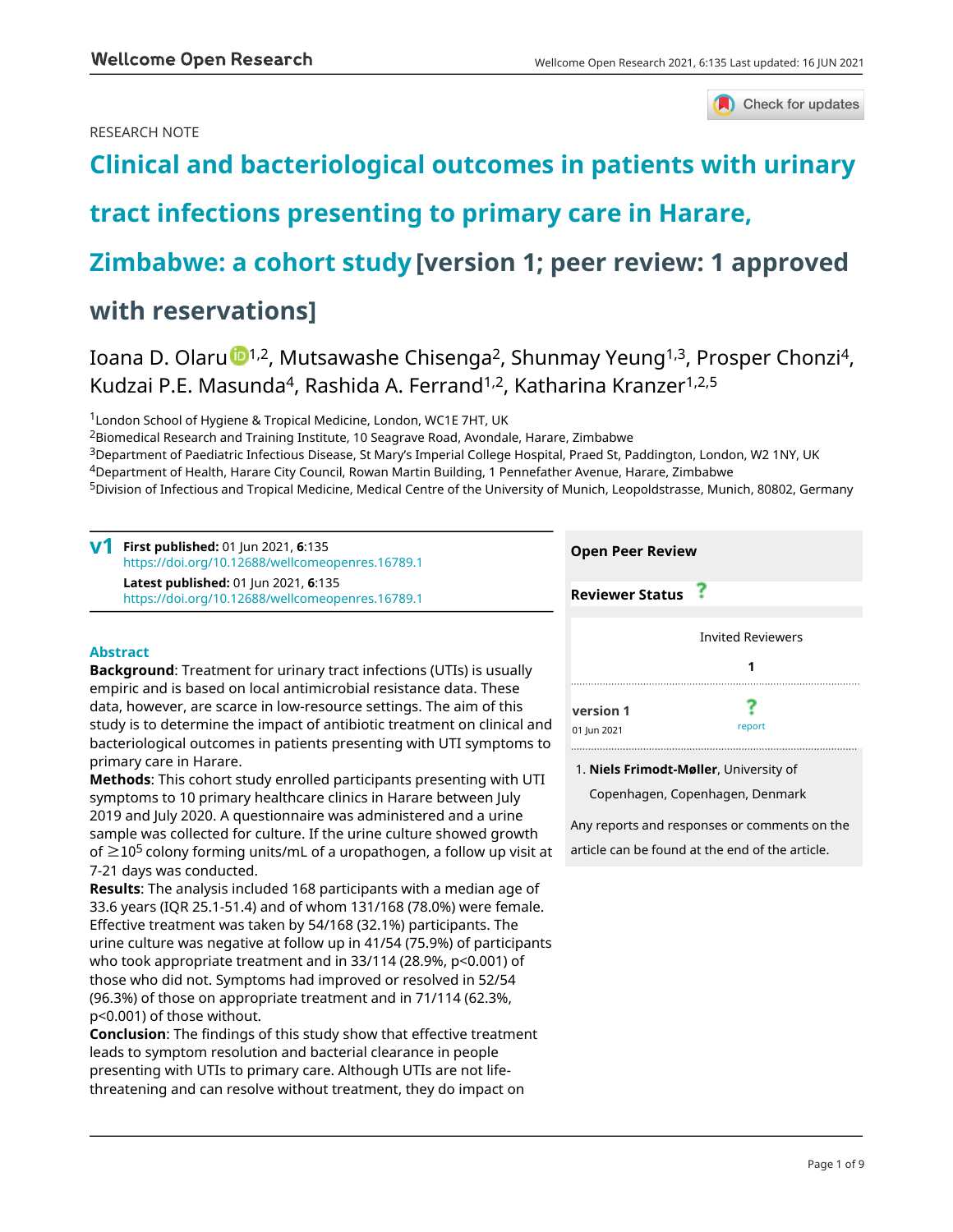quality of life, highlighting the need for optimised treatment recommendations.

### **Keywords**

AMR, antibiotic resistance, cystitis, UTI

#### **Corresponding author:** Ioana D. Olaru ([ioana-diana.olaru@lshtm.ac.uk\)](mailto:ioana-diana.olaru@lshtm.ac.uk)

**Author roles: Olaru ID**: Conceptualization, Data Curation, Formal Analysis, Funding Acquisition, Investigation, Methodology, Project Administration, Resources, Validation, Visualization, Writing – Original Draft Preparation, Writing – Review & Editing; **Chisenga M**: Formal Analysis, Investigation, Validation, Writing – Review & Editing; **Yeung S**: Methodology, Resources, Supervision, Writing – Review & Editing; **Chonzi P**: Investigation, Resources, Writing – Review & Editing; **Masunda KPE**: Investigation, Resources, Writing – Review & Editing; **Ferrand RA**: Conceptualization, Funding Acquisition, Methodology, Resources, Supervision, Writing – Review & Editing; **Kranzer K**: Conceptualization, Formal Analysis, Funding Acquisition, Investigation, Methodology, Project Administration, Resources, Supervision, Writing – Original Draft Preparation, Writing – Review & Editing

**Competing interests:** No competing interests were disclosed.

**Grant information:** IDO received funding for this work though the Wellcome Trust Clinical PhD Programme awarded to the London School of Hygiene & Tropical Medicine (203905). The study was funded by UK aid from the UK government; the views expressed, however, do not necessarily reflect the UK government's official policies.

*The funders had no role in study design, data collection and analysis, decision to publish, or preparation of the manuscript.*

**Copyright:** © 2021 Olaru ID *et al*. This is an open access article distributed under the terms of the [Creative Commons Attribution License](http://creativecommons.org/licenses/by/4.0/), which permits unrestricted use, distribution, and reproduction in any medium, provided the original work is properly cited.

**How to cite this article:** Olaru ID, Chisenga M, Yeung S *et al.* **Clinical and bacteriological outcomes in patients with urinary tract infections presenting to primary care in Harare, Zimbabwe: a cohort study [version 1; peer review: 1 approved with reservations]** Wellcome Open Research 2021, **6**:135<https://doi.org/10.12688/wellcomeopenres.16789.1>

**First published:** 01 Jun 2021, **6**:135 <https://doi.org/10.12688/wellcomeopenres.16789.1>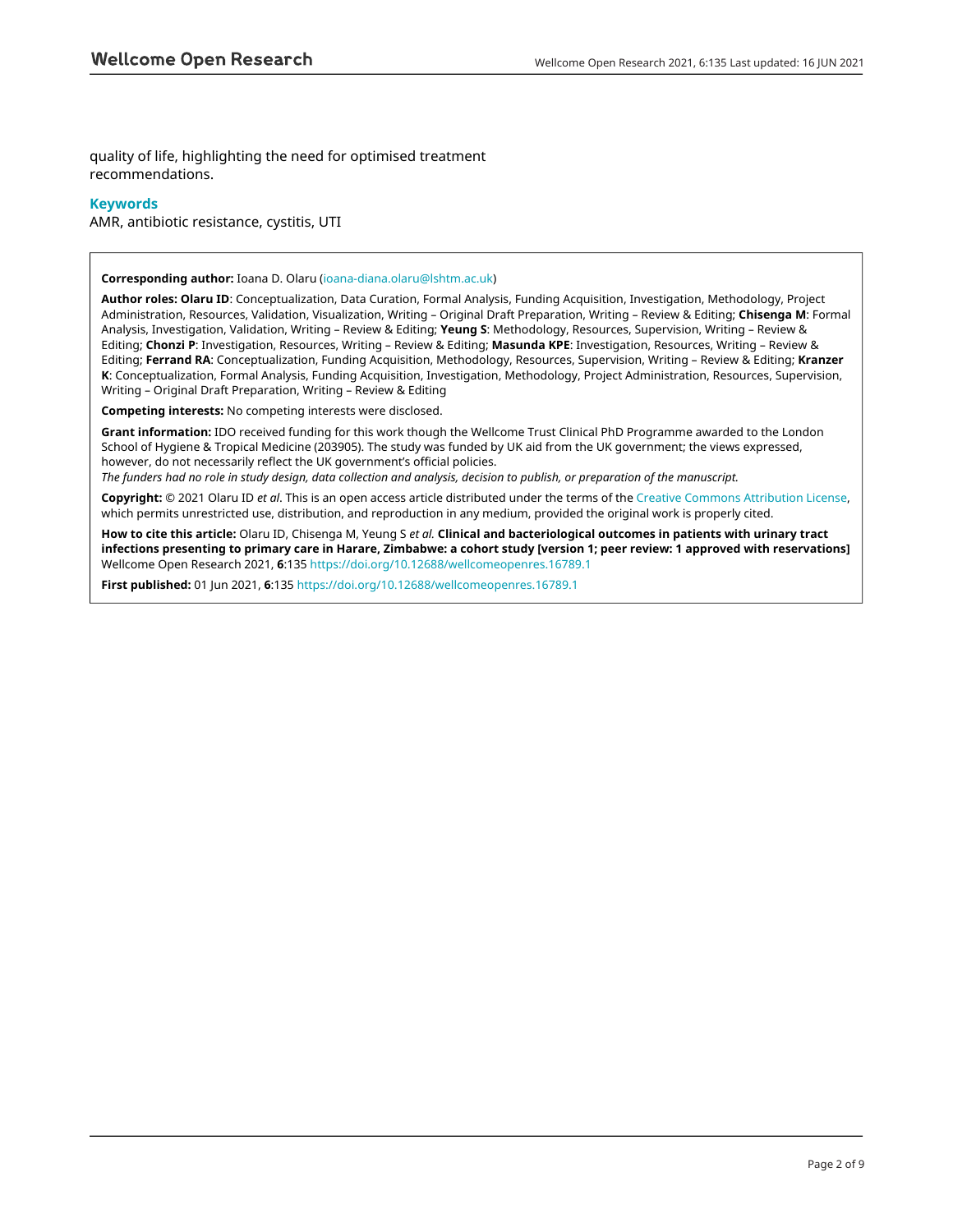### **Introduction**

Urinary tract infections (UTIs) are very common in women, with half of women reporting having had at least one episode by 32 years of age<sup>[1](#page-5-0)</sup>, while they are rare in men under the age of 60 years<sup>[2](#page-5-0)</sup>. Many women with a UTI experience moderate to severe symptoms impacting their daily life<sup>[1](#page-5-0)</sup>. Antibiotic treatment is mainly empiric and management recommendations are usually informed by local antimicrobial resistance (AMR) data collected as part of continuous surveillance<sup>[3](#page-5-0)</sup>. Such data are not widely available in many countries in sub-Saharan Africa<sup>[4](#page-5-0)</sup>. As a result, treatment recommendations are usually not informed by local or regional data, which may result in patients receiving ineffective empiric treatment. The aim of this study is to determine the impact of antibiotic treatment on clinical and bacteriological outcomes in patients presenting with UTI symptoms to primary care in Harare.

#### **Methods**

The data were collected as part of the Antimicrobial Resistance in Gram-negative bacteria from Urinary Specimens (ARGUS) study, which enrolled patients presenting with UTI symptoms to ten primary healthcare clinics in Harare between July 2019 and July 2020. Details of the ARGUS study have been described elsewhere<sup>5</sup>. Briefly, adult patients  $(≥18$  years) reporting the current presence of at least two symptoms suggestive of a UTI and who had not been recently discharged from hospital (within the previous 72 hours) and did not have an indwelling urinary catheter were eligible for inclusion into the study. Eligible patients presenting to the participating clinics were consecutively recruited into the study. After provision of informed consent, a questionnaire on demographics, clinical history and treatment was administered and a urine sample collected for culture. Bacterial culture, identification and antimicrobial susceptibility testing (AST) were performed using conventional microbiology techniques. AST was interpreted using the EUCAST standards<sup>[6](#page-5-0)</sup>. ATCC reference isolates were used to ensure the quality of bacterial identification and AST.

If the urine culture showed growth of  $\geq 10^5$  colony forming units/mL of a uropathogen, a follow up visit at 7–21 days was conducted when another urine sample was collected and a questionnaire on symptoms, treatment and healthcare seeking was administered. Bacteriological cure was defined as a negative urine culture on follow up. A favourable clinical outcome was defined as the resolution or improvement of symptoms at follow up.

Treatment was prescribed by the clinic nurses according to routine practice and followed the national guidelines, which recommend amoxicillin or fluoroquinolones as first-line treat-ment for UTIs<sup>[7](#page-5-0)</sup>. Participants were considered to have received effective treatment if the antibiotic prescribed was shown to have activity against the pathogen as per the AST result and the participant reported having taken the antibiotic. Participants who had positive cultures on follow up and were symptomatic

were prescribed effective treatment according to AST. Pregnant women were treated irrespective of symptoms.

This analysis excluded participants in whom the follow-up visit was conducted late (>21 days post enrolment), if the treatment prescribed was not recorded, and if the sample could not be processed. Statistical analyses were performed in STATA v.15 (StataCorp, TX, USA). Univariable analyses were performed using the χ square test for categorical variables and Mann Whitney U test for continuous variables. Adjusted risk ratios were computed using Poisson regression with robust error variances. The analysis was adjusted for *a priori* confounders (age and sex) and variables associated with the outcome in the univariable analysis at a level of significance of  $p \le 0.2$ . The exposure of interest was effective treatment. The outcomes were bacteriological cure and a favourable clinical outcome (resolution or improvement) on follow up. Ethical approval for the ARGUS study was obtained from the Medical Research Council Zimbabwe (MRCZ/A/2406), the Institutional Review Board of the Biomedical Research and Training Institute in Zimbabwe and the London School of Hygiene and Tropical Medicine Ethics committee (Ref. 16424). The study was conducted in accordance with the Declaration of Helsinki and national and institutional standards. All participants provided written informed consent for participation in the study.

#### **Results**

Of 1164 participants enrolled into the study, 245/1164 (21.0%) had a positive urine culture with  $\geq 10^5$  colony forming units/mL at baseline and in 199/245 (81.2%), a follow up visit was conducted ([Figure 1\)](#page-3-0) [8](#page-6-0) . This analysis excluded 31 participants. The reasons for exclusion are shown in [Figure 1.](#page-3-0) The analysis included 168 participants with a median age of 33.6 years (IQR 25.1-51.4), of whom 131/168 (78.0%) were female. Participant characteristics are shown in [Table 1](#page-4-0). Effective treatment was taken by 54/168 (32.1%) participants, while in 61/168 (36.3%), treatment was ineffective due to resistance, in 35/168 (20.8%) no treatment was prescribed and 18/168 (10.7%) did not take the prescribed treatment. Antibiotic prescriptions were for amoxicillin in 59/168 (35.1%), fluoroquinolones in 51/168 (30.4%) and for other antibiotics in 15/168 (8.9%). Treatment was effective in 13/54 (24%) patients who took amoxicillin and in 41/46 (89%) patients who took a fluoroquinolone.

The urine culture was negative at follow up in 41/54 (75.9%) of participants who took appropriate treatment and in 33/114 (28.9%, p<0.001) of those who did not. Symptoms had improved or resolved in 52/54 (96.3%) of those on appropriate treatment and in  $71/114$   $(62.3\%, p<0.001)$  of those without. Similarly, symptoms had improved or resolved in 67/74 (90.5%) of participants with a negative culture and in 56/94 (59.6%, p <0.001) of those with a positive culture. Participants who took effective treatment were more likely to have favourable clinical and bacteriological outcomes, with adjusted risk ratios of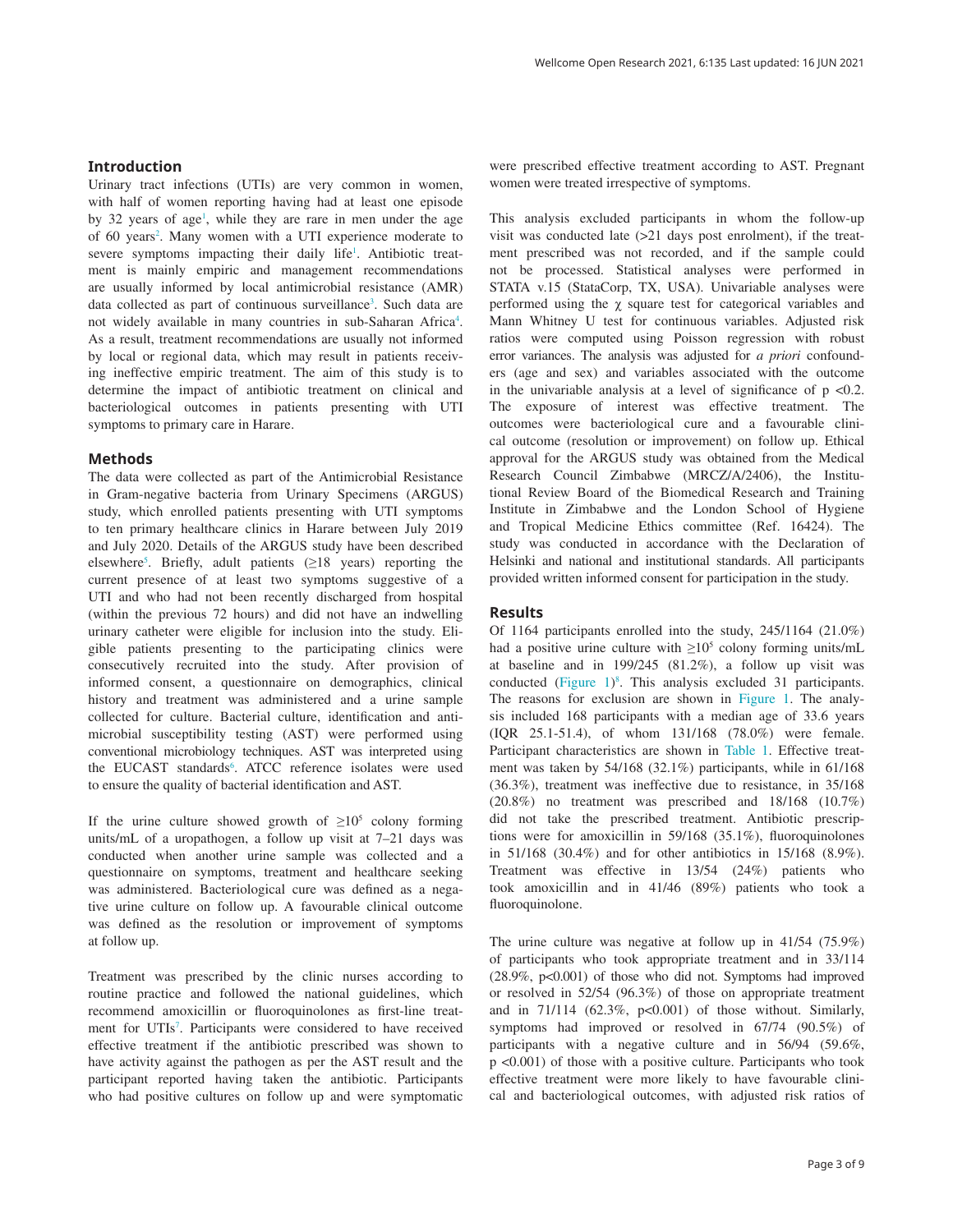<span id="page-3-0"></span>

**Figure 1. Flow chart of enrolled participants.**

1.42 (1.20-1.67) and 2.63 (1.77-3.92), respectively, when adjusting for age, sex, HIV status and duration of symptoms ([Table 2](#page-4-0)).

#### **Discussion**

This study shows that individuals who receive treatment against which the pathogen is sensitive have a significantly higher chance of experiencing clinical and bacteriological cure on follow up than those given ineffective treatment or not treated at all.

In line with other studies symptom resolution or improvement was common even in those participants who did not take effective treatment. Spontaneous symptom resolution of uncomplicated cystitis occurs in about a third of patients<sup>[9](#page-6-0)</sup>. However, patients without spontaneous cure often experience debilitating symptoms that can persist for several weeks $10$ , affecting quality of life<sup>11</sup> and leading to economic costs due to loss

of income, missed days at work and medical expenses $1,12,13$  $1,12,13$  $1,12,13$ . Effective empiric treatment increases the speed and likelihood of symptom resolution and therefore is an important intervention at primary care level.

More than half of participants who took the prescribed antibiotics had infections with organisms that were resistant to the antibiotic prescribed. Resistance to amoxicillin was more frequent (76%) compared to fluoroquinolones (11%), which are recommended as the first-line empiric treatment of UTIs in outpatients in Zimbabwe<sup>7</sup>. The high prevalence of amoxicillin resistance is not surprising and is in line with other reports from sub-Saharan Africa<sup>[14](#page-6-0)</sup>. In view of the high prevalence of amoxicillin resistance, recommended use of the drug for empiric treatment of UTI needs to be reviewed. Although fluoroquinolones are safe and resistance is less frequent, they may not be the optimal choice as first-line drugs due to their potential for resistance development<sup>15</sup>, particularly when other low-cost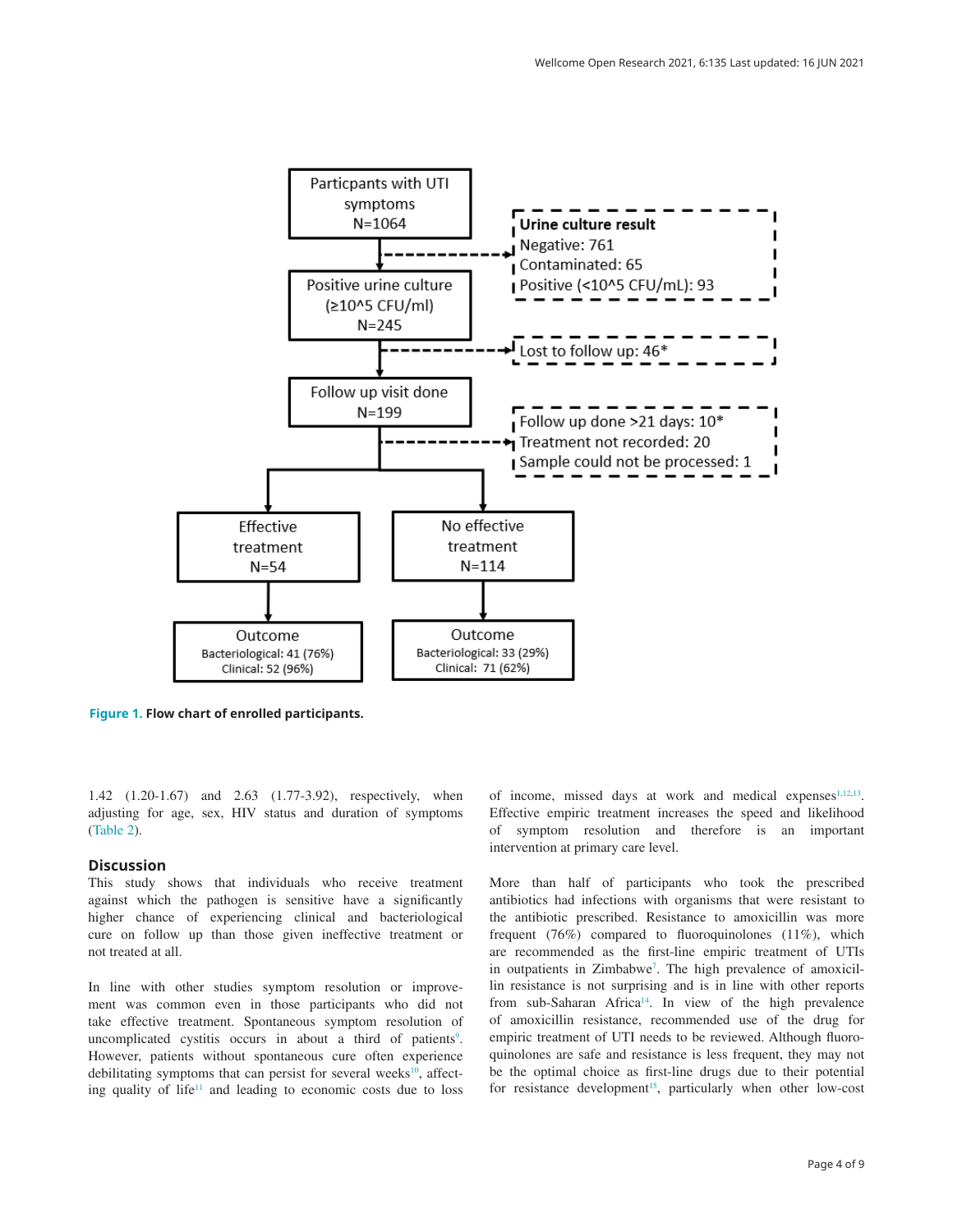| <b>Characteristic</b>                                                              | <b>Total</b><br>$N = 168$                  | <b>Effective</b><br>treatment<br>$N = 54$ | No effective<br>treatment<br>$N = 114$    | p-value |
|------------------------------------------------------------------------------------|--------------------------------------------|-------------------------------------------|-------------------------------------------|---------|
| Age, median (IQR)                                                                  | 33.6 (25.1-51.4)                           | 30.9 (24.2-52.0)                          | 36.6 (25.7-49.5)                          | 0.273   |
| Female sex                                                                         | 131 (78.0)                                 | 43 (79.6)                                 | 88 (77.2)                                 | 0.722   |
| HIV positive                                                                       | 50(33.8)                                   | 9(18.4)                                   | 41(41.4)                                  | 0.005   |
| Education (at least secondary)                                                     | 129 (76.8)                                 | 40(74.1)                                  | 89 (78.1)                                 | 0.567   |
| Pregnancy                                                                          | 13 (10.6)                                  | 2(5.3)                                    | 11 (12.9)                                 | 0.201   |
| Time since the baseline visit                                                      | $8(7-11)$                                  | $8(7-10)$                                 | $8(7-11)$                                 | 0.203   |
| Duration of symptoms                                                               | $6(3-10)$                                  | $5(3-7)$                                  | $7(4-10)$                                 | 0.032   |
| Organism isolated (baseline)<br>F. coli<br>Coliforms<br>Enterococcus spp.<br>Other | 137 (81.6)<br>21(12.5)<br>8(4.8)<br>2(1.2) | 44 (81.5)<br>6(11.1)<br>3(5.6)<br>1(1.9)  | 93 (81.6)<br>15(13.2)<br>5(4.4)<br>1(0.9) |         |
| Symptoms at day 7<br>Resolved completely<br>Partial resolution<br>Same or worse    | 59 (35.1)<br>64 (38.1)<br>45 (26.8)        | 31(57.4)<br>21 (38.9)<br>2(0.4)           | 28 (24.6)<br>43 (37.7)<br>43 (37.7)       | < 0.001 |

## <span id="page-4-0"></span>**Table 1. Characteristics of study participants according to treatment status.**

IQR: interquartile range; 20 participants did not know/disclose their HIV status; eight women did not know if they were pregnant.

#### **Table 2. Association between antibiotic treatment effectiveness and clinical and bacteriological outcomes.**

| <b>Characteristic</b>          | <b>RR (95%CI)</b>   | p-value | aRR (95%CI)         | p-value |
|--------------------------------|---------------------|---------|---------------------|---------|
| <b>Clinical outcome</b>        |                     |         |                     |         |
| Age (years)                    | $0.99(0.99-1.00)$   | 0.890   | $0.99(0.99-1.00)$   | 0.660   |
| Female sex                     | $0.80(0.68 - 0.95)$ | 0.012   | $0.79(0.64 - 0.97)$ | 0.023   |
| HIV infected                   | $0.64(0.48-0.85)$   | 0.002   | $0.76(0.59-0.99)$   | 0.048   |
| Duration of symptoms (days)    | $0.96 0.93 - 0.98$  | 0.001   | $0.97(0.94 - 0.99)$ | 0.014   |
| Received effective treatment   | 1.55 (1.32-1.80)    | < 0.001 | 1.42 (1.20-1.67)    | < 0.001 |
| <b>Bacteriological outcome</b> |                     |         |                     |         |
| Age (years)                    | $0.99(0.99-1.01)$   | 0.931   | 1.00 (0.99-1.01)    | 0.632   |
| Female sex                     | $0.82(0.56 - 1.19)$ | 0.291   | $0.76(0.51 - 1.14)$ | 0.188   |
| HIV infected                   | $0.64(0.40-1.03)$   | 0.064   | $0.87(0.55-1.39)$   | 0.568   |
| Duration of symptoms (days)    | $0.93(0.89 - 0.98)$ | 0.006   | $0.96(0.92 - 1.01)$ | 0.154   |
| Received effective treatment   | 2.62 (1.89-3.63)    | < 0.001 | 2.63 (1.77-3.92)    | < 0.001 |

*RR: risk ratio; aRR: adjusted RR; CI: confidence interval; age and duration of symptoms were analysed as continuous variables; duration of symptoms refers to the duration of symptoms prior to the initial clinic presentation (baseline visit).*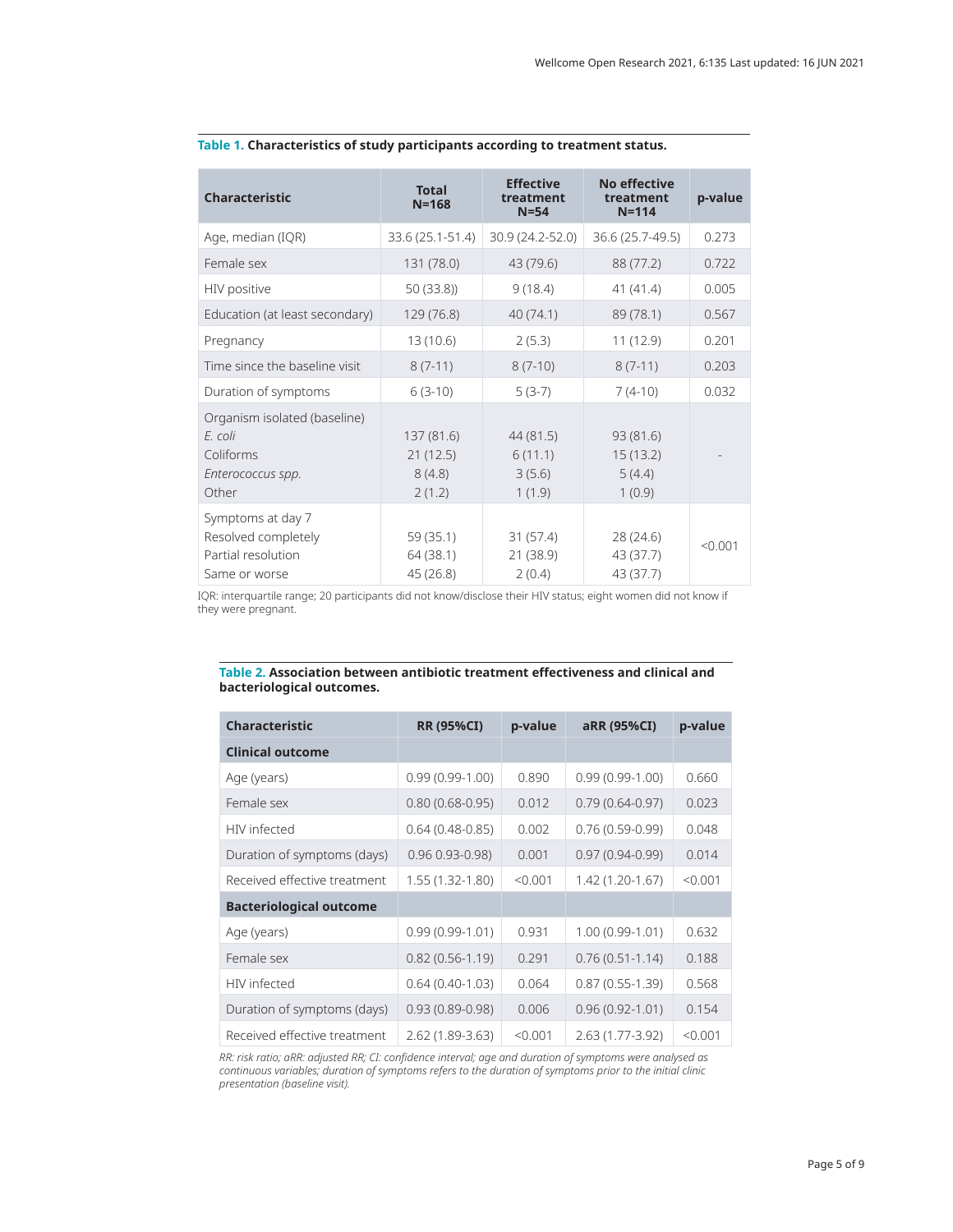<span id="page-5-0"></span>alternatives such as nitrofurantoin and fosfomycin are available. Furthermore, fluoroquinolone resistance is increasing in many settings<sup>16</sup>, likely driven by selective pressures exerted by their use and the dissemination of successful bacterial clones<sup>17</sup>. This highlights the need to optimise treatment recommendations based on setting-specific AST data.

In this study, effective treatment according to AST resulted in more frequent bacteriological eradication of infection and improved clinical outcomes. While effective treatment has been shown to be associated with symptom resolution and bacteriological clearance in high-income settings<sup>18–20</sup>, similar data from sub-Saharan Africa are scarce. Some participants did not fill their antibiotic prescription, potentially due to costs. In addition, while healthcare workers may be aware that amoxicillin is not very effective, it may have been the only inexpensive antibiotic available. Thus, costs and stock outs may impact on antibiotic prescriptions and consequently on the effectiveness of treatment.

The study is limited by the relatively high rate of loss to follow up explained by the economic hardships in Zimbabwe, preventing participants from travelling to the clinics for their follow up visits, and the ongoing COVID-19 pandemic, which led to clinic closures and a national lockdown, preventing successful follow-up. An important strength of this study was the follow up of participants using culture to determine the effect of treatment on both clinical symptoms and bacteriological cure. In this study, a high proportion of participants did not receive effective treatment which may not be the case in other settings where antibiotics recommended for UTI treatment reflect the local prevalence of AMR and where effective antibiotics are more available and affordable. However, the impact of effective treatment on patient outcomes would not be different between settings making these results generalizable.

The findings of this study show that there is a high proportion of untreated UTIs, with patients often being prescribed antibiotics that are ineffective or not being able to afford treatment.

Furthermore, the long duration of symptoms prior to presentation suggests that some patients with UTIs may not present to clinics at all. Optimising treatment recommendations could be achieved by conducting sentinel-site surveillance for determining the prevalence of resistance, which would in turn inform empiric treatment. While UTIs have not received a lot of attention, partly because a high proportion resolve without treatment and partly because they are not life-threatening and the long-term morbidity is limited, they do impact on quality of life, particularly in women, and lead to loss of income and economic costs.

## **Data availability**

## Underlying data

Dryad: ARGUS clinical and bacteriological outcomes dataset. <https://doi.org/10.5061/dryad.v41ns1rwb><sup>[8](#page-6-0)</sup>.

This project contains the following underlying data:

- ARGUS\_outcome\_data.csv
- ARGUS\_outcome\_codebook.docx

## Reporting guidelines

Dryad: STROBE checklist for "Clinical and bacteriological outcomes in patients with urinary tract infections presenting to primary care in Harare, Zimbabwe: a cohort study". [https://doi.](https://doi.org/10.5061/dryad.v41ns1rwb) [org/10.5061/dryad.v41ns1rwb](https://doi.org/10.5061/dryad.v41ns1rwb)<sup>[8](#page-6-0)</sup>.

Data are available under the terms of the [Creative Commons](https://creativecommons.org/publicdomain/zero/1.0/)  [Zero "No rights reserved" data waiver](https://creativecommons.org/publicdomain/zero/1.0/) (CC0 1.0 Public domain dedication).

## Acknowledgements

The authors would like to thank the research assistants involved in collecting the data and the data management team who made this study possible. We would also like to thank the laboratory technicians and particularly Forget Makoga for conducting the laboratory testing.

## **References**

- 1. Hooton TM, Roberts PL, Cox ME, *et al.*: **Voided midstream urine culture and acute cystitis in premenopausal women.** *N Engl J Med.* 2013; **369**(20): 1883–91.
- **[PubMed Abstract](http://www.ncbi.nlm.nih.gov/pubmed/24224622)** | **[Publisher Full Text](http://dx.doi.org/10.1056/NEJMoa1302186)** | **[Free Full Text](http://www.ncbi.nlm.nih.gov/pmc/articles/4041367)**
- 2. Schaeffer AJ, Nicolle LE: **CLINICAL PRACTICE. Urinary Tract Infections in Older Men.** *N Engl J Med.* 2016; **374**(6): 562–71. **[PubMed Abstract](http://www.ncbi.nlm.nih.gov/pubmed/26863357)** | **[Publisher Full Text](http://dx.doi.org/10.1056/NEJMcp1503950)**
- 3. Gupta K, Hooton TM, Naber KG, *et al.*: **International clinical practice guidelines for the treatment of acute uncomplicated cystitis and pyelonephritis in women: A 2010 update by the Infectious Diseases Society of America and the European Society for Microbiology and Infectious Diseases.** *Clin Infect Dis.* 2011; **52**(5): e103–20. **[PubMed Abstract](http://www.ncbi.nlm.nih.gov/pubmed/21292654)** | **[Publisher Full Text](http://dx.doi.org/10.1093/cid/ciq257)**
- 4. World Health Organization: **Global Antimicrobial Resistance and Use**

**Surveillance System (GLASS) Report**. Early implementation 2020. WHO Geneva, 2020. **[Reference Source](https://www.who.int/glass/resources/publications/early-implementation-report-2020/en/)**

- 5. Olaru ID, Yeung S, Ferrand RA, *et al.*: **Antimicrobial Resistance in Gramnegative bacteria from Urinary Specimens: a study of prevalence, risk factors and molecular mechanisms of resistance (ARGUS) in Zimbabwe – a study protocol [version 1; peer review: 2 approved].** *Wellcome Open Res.* 2020; **5**: 140. **[PubMed Abstract](http://www.ncbi.nlm.nih.gov/pubmed/33088923)** | **[Publisher Full Text](http://dx.doi.org/10.12688/wellcomeopenres.15977.1)** | **[Free Full Text](http://www.ncbi.nlm.nih.gov/pmc/articles/7551514)**
- 6. The European Committee on Antimicrobial Susceptibility Testing: **Breakpoint tables for interpretation of MICs and zone diameters**. Version 9.0, 2019. **[Reference Source](http://www.eucast.org)**
- 7. **EDLIZ 2015 7th Essential Medicines List and Standard Treatment Guidelines for Zimbabwe.** The National Medicine and Therapeutics Policy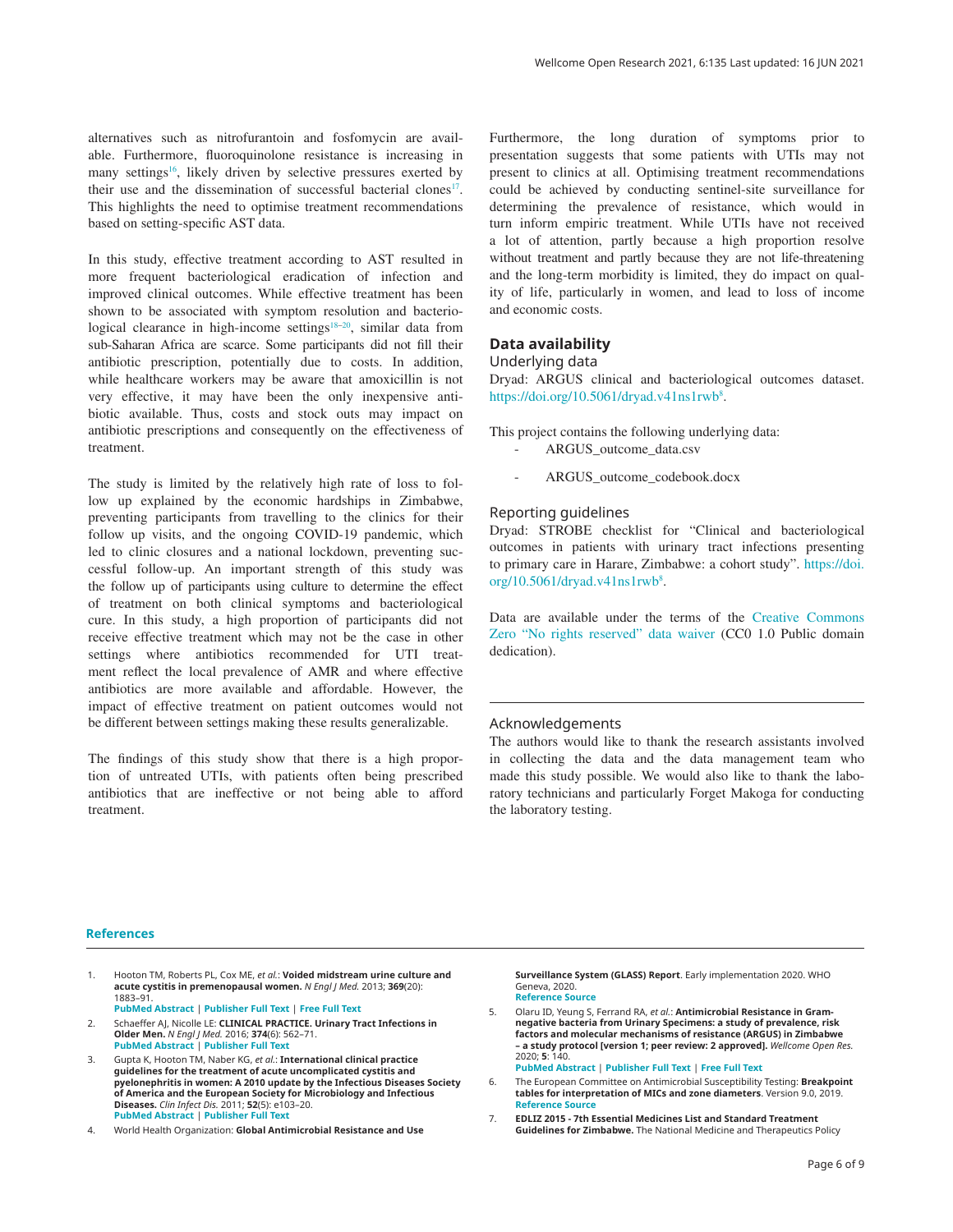<span id="page-6-0"></span>Advisory Committee [NMTPAC], Ministry of Health & Child Welfare, Republic of Zimbabwe. **[Reference Source](https://books.google.co.in/books/about/EDLIZ_2015.html?id=yFaOswEACAAJ&redir_esc=y)**

- 8. Olaru I: **ARGUS study clinical and bacteriological outcomes dataset.** *Dryad.* Dataset, 2021. **[http://www.doi.org/10.5061/dryad.v41ns1rw](http://www.doi.org/10.5061/dryad.v41ns1rwb)b**
- 9. Hoffmann T, Peiris R, Mar CD, *et al.*: **Natural history of uncomplicated urinary tract infection without antibiotics: a systematic review.** *Br J Gen Pract.* 2020; **70**(699): e714–e722. **[PubMed Abstract](http://www.ncbi.nlm.nih.gov/pubmed/32958533)** | **[Publisher Full Text](http://dx.doi.org/10.3399/bjgp20X712781)** | **[Free Full Text](http://www.ncbi.nlm.nih.gov/pmc/articles/7510849)**
- 10. Ferry SA, Holm SE, Stenlund H, *et al.*: **The natural course of uncomplicated lower urinary tract infection in women illustrated by a randomized placebo controlled study.** *Scand J Infect Dis.* 2004; **36**(4): 296–301. **[PubMed Abstract](http://www.ncbi.nlm.nih.gov/pubmed/15198188)** | **[Publisher Full Text](http://dx.doi.org/10.1080/00365540410019642)**
- 11. Ernst EJ, Ernst ME, Hoehns JD, *et al.*: **Women's quality of life is decreased by acute cystitis and antibiotic adverse effects associated with treatment.** *Health Qual Life Outcomes.* 2005; **3**: 45. **[PubMed Abstract](http://www.ncbi.nlm.nih.gov/pubmed/16048650)** | **[Publisher Full Text](http://dx.doi.org/10.1186/1477-7525-3-45)** | **[Free Full Text](http://www.ncbi.nlm.nih.gov/pmc/articles/1183236)**
- 12. Flores-Mireles AL, Walker JN, Caparon M, *et al.*: **Urinary tract infections: epidemiology, mechanisms of infection and treatment options.** *Nat Rev Microbiol.* 2015; **13**(5): 269–84.
- **[PubMed Abstract](http://www.ncbi.nlm.nih.gov/pubmed/25853778)** | **[Publisher Full Text](http://dx.doi.org/10.1038/nrmicro3432)** | **[Free Full Text](http://www.ncbi.nlm.nih.gov/pmc/articles/4457377)**
- 13. Francois M, Hanslik T, Dervaux B, *et al.*: **The economic burden of urinary tract infections in women visiting general practices in France: a cross-sectional survey.** *BMC Health Serv Res.* 2016; **16**(a): 365. **[PubMed Abstract](http://www.ncbi.nlm.nih.gov/pubmed/27507292)** | **[Publisher Full Text](http://dx.doi.org/10.1186/s12913-016-1620-2)** | **[Free Full Text](http://www.ncbi.nlm.nih.gov/pmc/articles/4977873)**
- 14. Tadesse BT, Ashley EA, Ongarello S, *et al.*: **Antimicrobial resistance in Africa: a systematic review.** *BMC Infect Dis.* 2017; **17**(1): 616. **[PubMed Abstract](http://www.ncbi.nlm.nih.gov/pubmed/28893183)** | **[Publisher Full Text](http://dx.doi.org/10.1186/s12879-017-2713-1)** | **[Free Full Text](http://www.ncbi.nlm.nih.gov/pmc/articles/5594539)**
- 15. World Health Organization: **WHO Antibiotic Categorization**. AWaRe Portal. **[Reference Source](https://aware.essentialmeds.org/groups)**
- 16. Musicha P, Cornick JE, Bar-Zeev N, *et al.*: **Trends in antimicrobial resistance in bloodstream infection isolates at a large urban hospital in Malawi (1998- 2016): a surveillance study.** *Lancet Infect Dis.* 2017; **17**(10): 1042–52. **[PubMed Abstract](http://www.ncbi.nlm.nih.gov/pubmed/28818544)** | **[Publisher Full Text](http://dx.doi.org/10.1016/S1473-3099(17)30394-8)** | **[Free Full Text](http://www.ncbi.nlm.nih.gov/pmc/articles/5610140)**
- 17. Redgrave LS, Sutton SB, Webber MA, *et al.*: **Fluoroquinolone resistance: mechanisms, impact on bacteria, and role in evolutionary success.** *Trends Microbiol.* 2014; **22**(8): 438–45. **[PubMed Abstract](http://www.ncbi.nlm.nih.gov/pubmed/24842194)** | **[Publisher Full Text](http://dx.doi.org/10.1016/j.tim.2014.04.007)**
- 18. Ho HJ, Tan MX, Chen MI, *et al.*: **Interaction between Antibiotic Resistance, Resistance Genes, and Treatment Response for Urinary Tract Infections in Primary Care.** *J Clin Microbiol.* 2019; **57**(9): e00143–19. **[PubMed Abstract](http://www.ncbi.nlm.nih.gov/pubmed/31243084)** | **[Publisher Full Text](http://dx.doi.org/10.1128/JCM.00143-19)** | **[Free Full Text](http://www.ncbi.nlm.nih.gov/pmc/articles/6711900)**
- 19. Christiaens TC, De Meyere M, Verschraegen G, *et al.*: **Randomised controlled trial of nitrofurantoin versus placebo in the treatment of uncomplicated urinary tract infection in adult women.** *Br J Gen Pract.* 2002; **52**(482): 729–34. **[PubMed Abstract](http://www.ncbi.nlm.nih.gov/pubmed/12236276)** | **[Free Full Text](http://www.ncbi.nlm.nih.gov/pmc/articles/1314413)**
- 20. Ferry SA, Holm SE, Stenlund H, *et al.*: **Clinical and bacteriological outcome of different doses and duration of pivmecillinam compared with placebo therapy of uncomplicated lower urinary tract infection in women: the LUTIW project.** *Scand J Prim Health Care.* 2007; **25**(1): 49–57. **[PubMed Abstract](http://www.ncbi.nlm.nih.gov/pubmed/17354160)** | **[Publisher Full Text](http://dx.doi.org/10.1080/02813430601183074)** | **[Free Full Text](http://www.ncbi.nlm.nih.gov/pmc/articles/3389454)**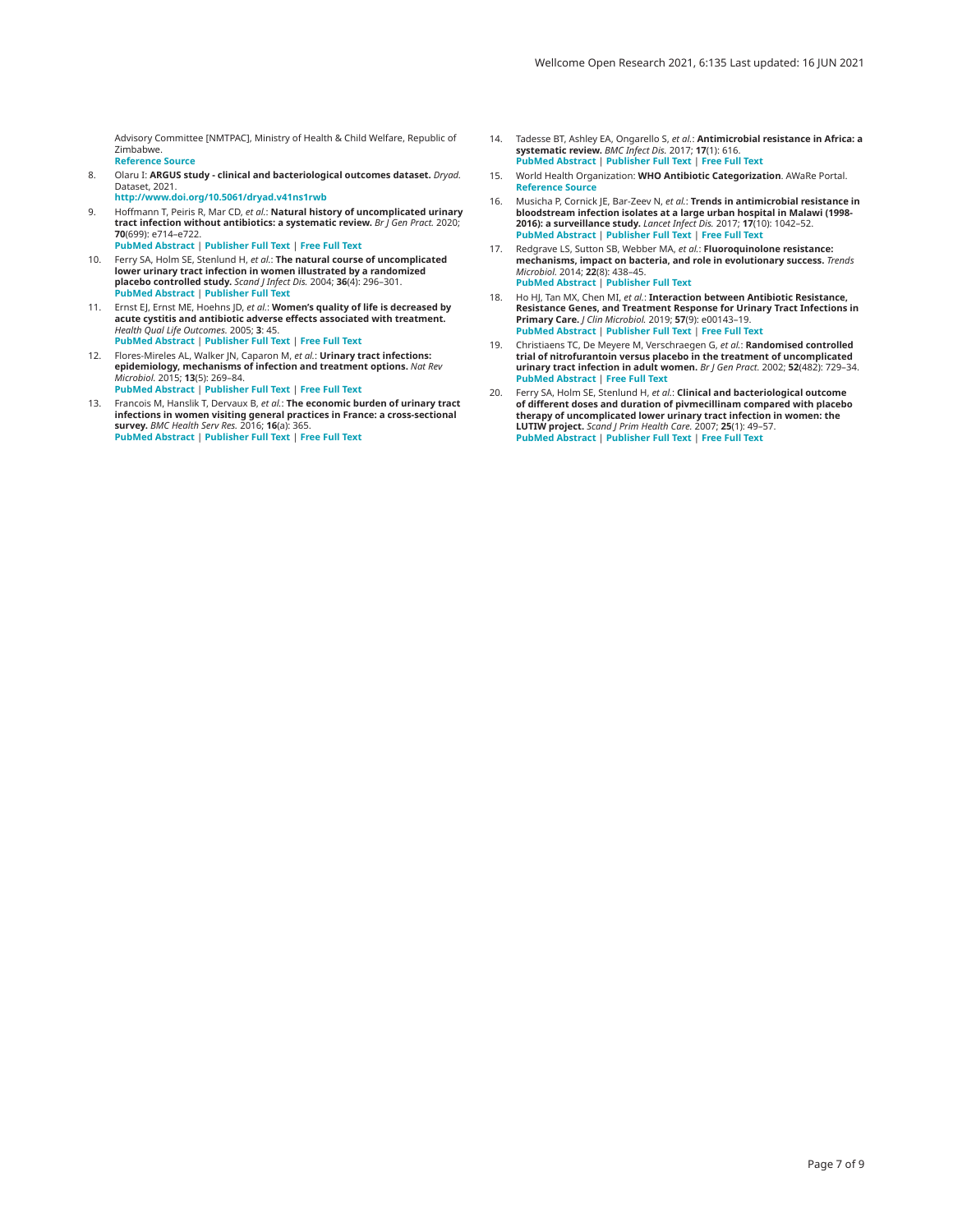# **Open Peer Review**

#### **Current Peer Review Status:** <u>?</u>

**Version 1**

Reviewer Report 16 June 2021

## <https://doi.org/10.21956/wellcomeopenres.18519.r44213>

**© 2021 Frimodt-Møller N.** This is an open access peer review report distributed under the terms of the [Creative](https://creativecommons.org/licenses/by/4.0/) [Commons Attribution License](https://creativecommons.org/licenses/by/4.0/), which permits unrestricted use, distribution, and reproduction in any medium, provided the original work is properly cited.



## **Niels Frimodt-Møller**

Department of Clinical Microbiology, Rigshospitalet, University of Copenhagen, Copenhagen, Denmark

The paper presents the results of a study on the diagnosis and treatment of urinary tract infections in a low-income setting, which makes it an important contribution to our understanding of the consequences of interventions in that type of setting. The report is well written, and the study setup fine.

- 1. It is always important for the understanding of the results to provide details on urine sampling - mid stream voided urine? Cleaning of meatus urethrae before sampling? Time from sampling to culture?
- 2. The study provides important results on the feasibility of the standard treatment and shows, perhaps not surprisingly, that amoxicillin is not a perfect choice for empiric treatment in that setting. Also, the authors are correct in discussing that ciprofloxacin should be reserved for hospital treatment and not used on a broad scale. I miss a discussion on the finding that 761 patients had negative culture and were treated with antibiotics anyway - if I understand correctly. This is perhaps more worrisome in view of the large misuse of anitibotics; how would the authors improve diagnostics to avoid such mishaps?
- 3. Some data on antibiotic resistance in the pathogens found would be interesting.

## **Is the work clearly and accurately presented and does it cite the current literature?**

Yes

## **Is the study design appropriate and is the work technically sound?**

Yes

# **Are sufficient details of methods and analysis provided to allow replication by others?**

No